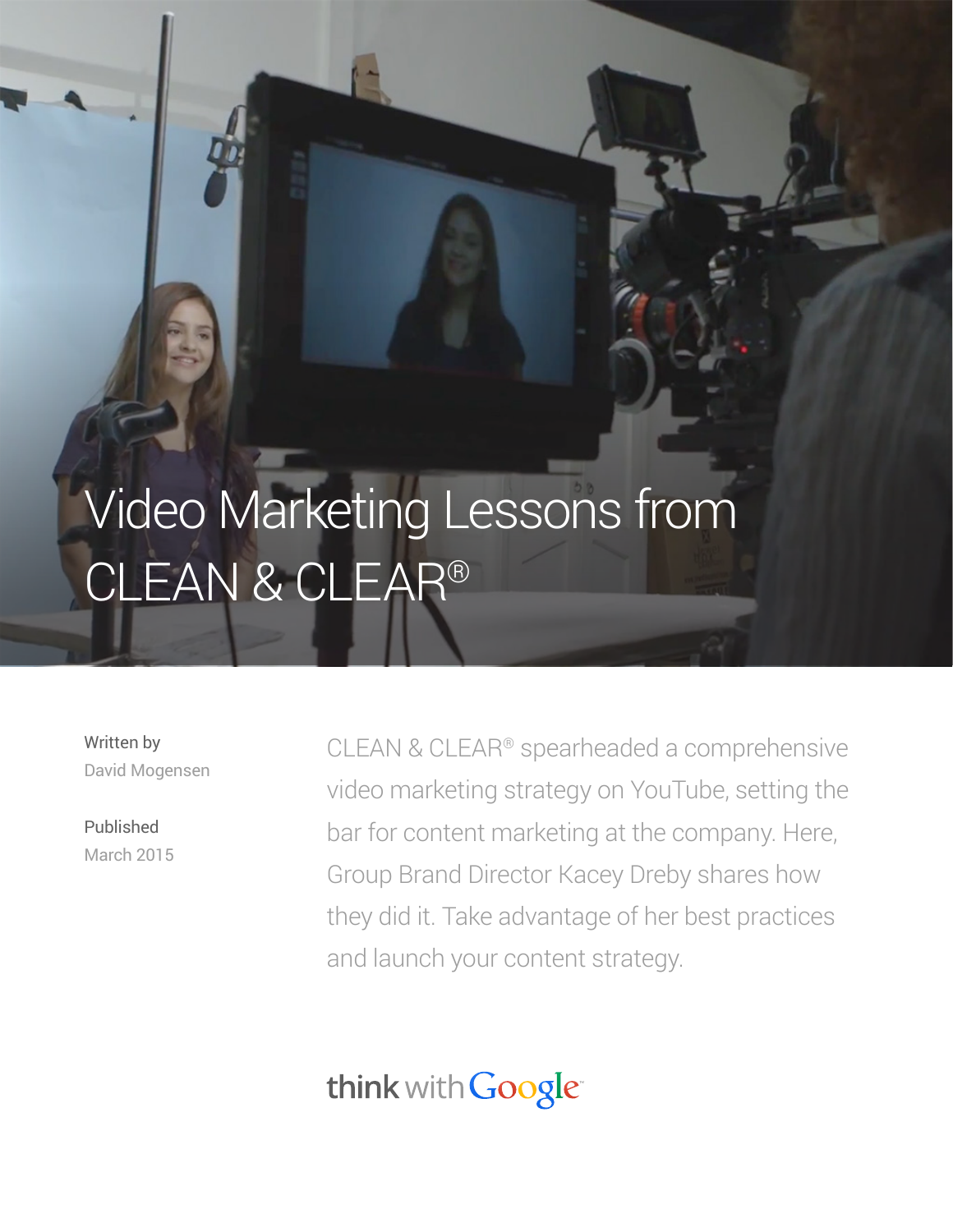n one year, Johnson & Johnson Consumer Companies brand CLEAN & CLEAR® went from a handful of videos on YouTube to more than 120. CLEAN & CLEAR® has earned millions of views for its anchor series, SEE THE REAL ME®, and, more importantly, has seen double digit increases in market share. To understand the brand's success, we went behind the scenes with the CLEAN & CLEAR® team and got an inside look at how they amplified their video marketing efforts around the 2014 MTV. Get an insider's look at the process: **International Control** 



Recently, I sat down with Kacey Dreby, group brand director at CLEAN & CLEAR®, to dive a little deeper into the content and the company's approach to digital video overall. In this Q&A, we'll talk about CLEAN & CLEAR®'s evolving brand strategy, its organizational changes, and Johnson & Johnson Consumer Companies' best practices for content creation. And to show you how CLEAN & CLEAR® put video to work for business results, we'll share a few more videos from our "Behind the Scenes" series: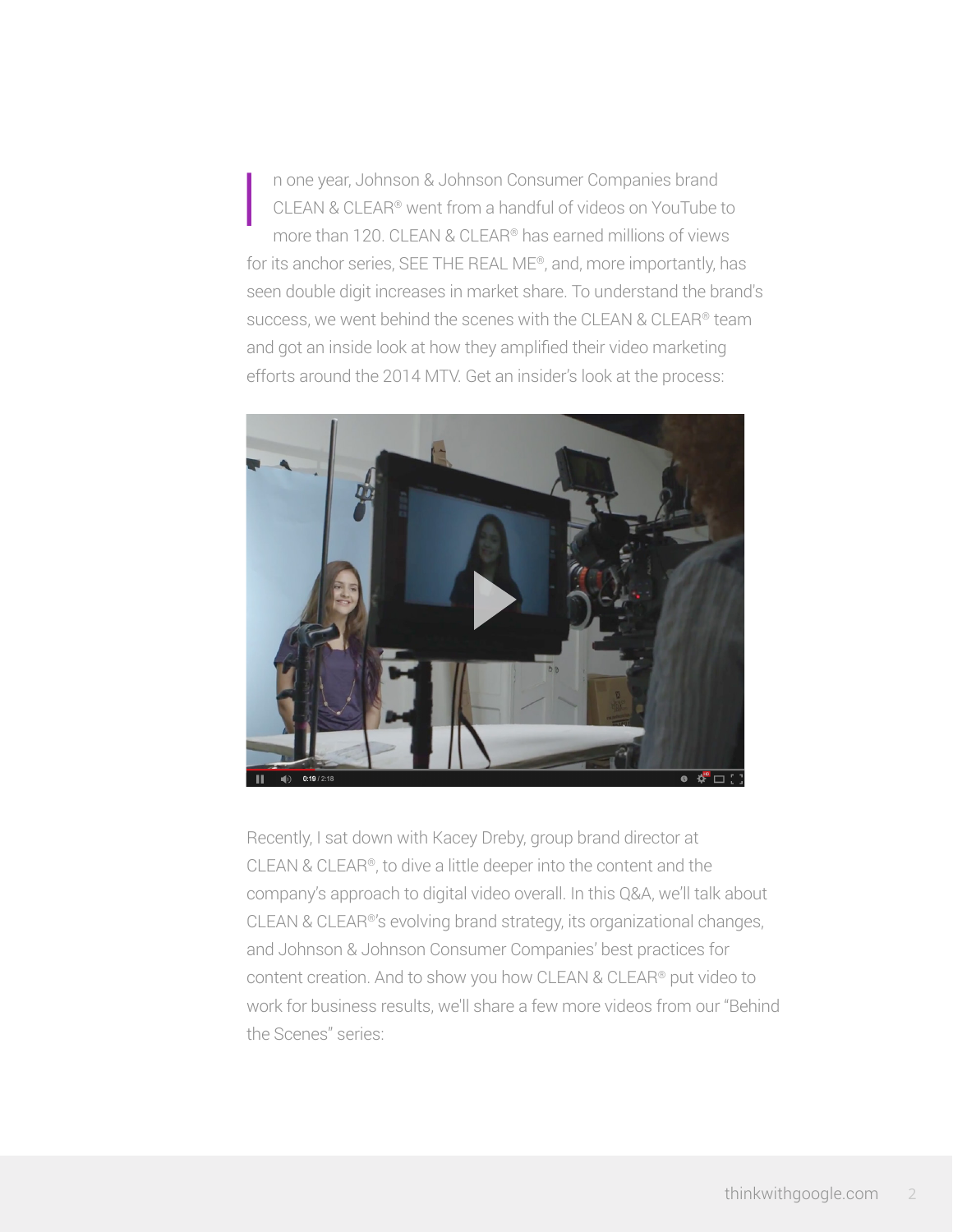## David Mogensen, YouTube: What was the key insight that fueled your SEE THE REAL ME® YouTube series?

Kacey Dreby, CLEAN & CLEAR®: Before the series, we were still speaking to teen girls the way we did a decade ago. Our media has always depicted friendships between girls, but in 2012 we were representing them the same way we did in 1992, even though digital has significantly affected teens' perceptions of "friends." We needed a strategic refresh to reflect what teen girls were experiencing online.

In our research, we found that teens today want to be seen and heard, but they're afraid of being judged. With the advent of online comments and forums, judgment is accelerated and amplified; teens can feel torn down seconds after posting a selfie. So, in addition to meeting our audience on the digital channels where they were spending their time, it was important that our content empower them on those same channels.

## You've shifted your marketing approach toward digital and, specifically, YouTube. Can you tell us about why you made that shift?

We made a dramatic shift in our video marketing approach because our audience made a dramatic shift in their media habits. Ten years ago, [45%](http://www.pewinternet.org/2009/08/19/teens-and-mobile-phones-over-the-past-five-years-pew-internet-looks-back/) of teens owned a cell phone. Today, [70%](http://www.nielsen.com/us/en/insights/news/2013/ring-the-bells-more-smartphones-in-students-hands-ahead-of-back.html) of teens own a smartphone. In addition, 92% of teens engage with at least two devices simultaneously, and digital video is the [#1](https://www.thinkwithgoogle.com/infographics/the-media-habits-of-teens-and-young-adults.html) way to influence their perceptions. YouTube is their most popular site for video consumption, which is great news for CLEAN & CLEAR®; teen girls are actively searching for makeup tutorials and skin care tips, and they're happy if that content comes from a brand they trust. We have to be ready with the authentic content and guidance they're looking for.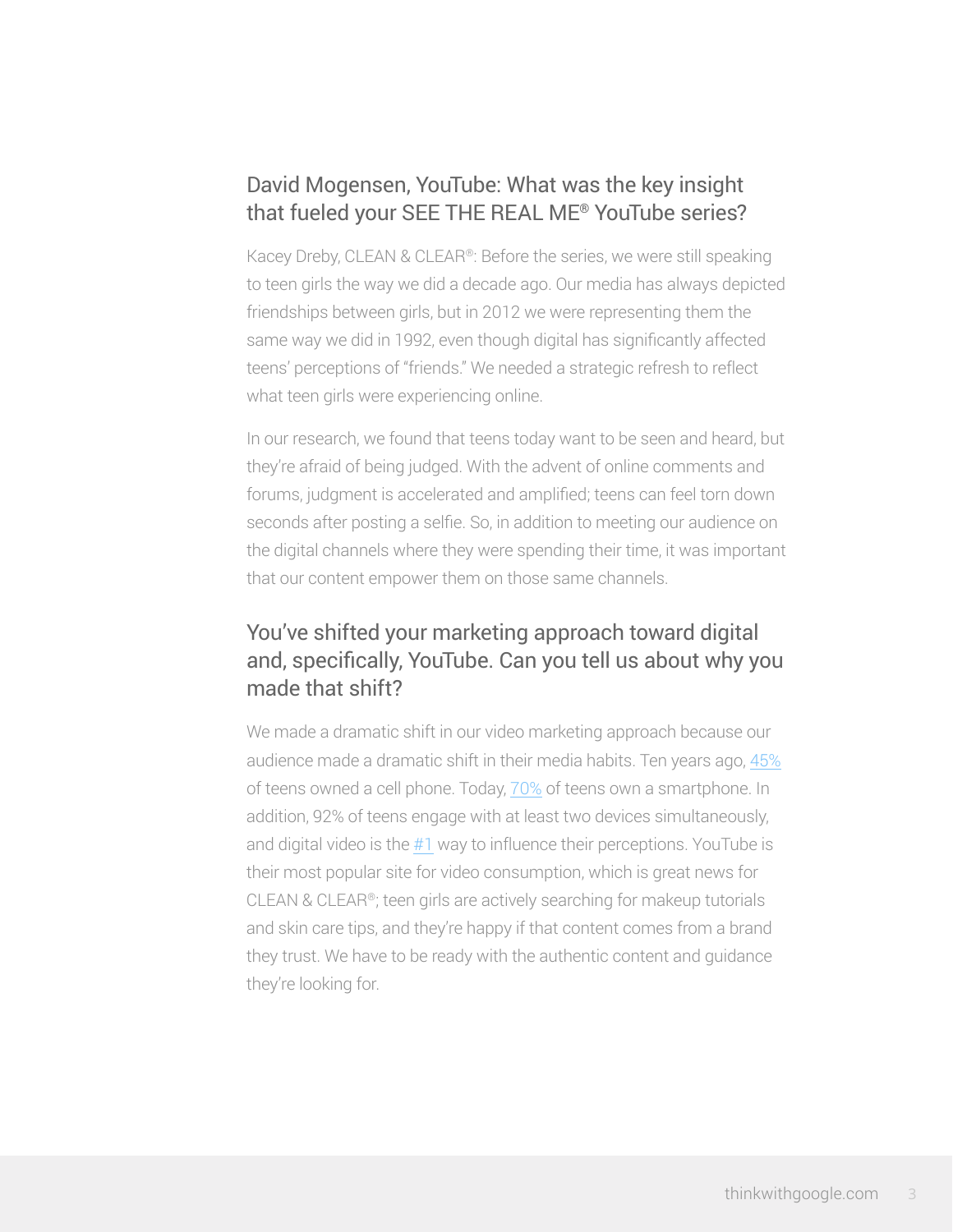## How do you envision video marketing and television working together?

The fact that we've prioritized digital doesn't mean we think television is going away. Teenagers still watch a lot of TV; what has changed is *how* they watch—and their second screen behavior while watching. These days, to keep up with your audience, you've got to think past the *reach* of the first screen and *engage* the consumer on their second screens. So when it came to our sponsorship of the MTV Video Music Awards, for example, we saw TV as a great way to get our message out there and convert those impressions into ongoing engagements on our YouTube channel.

## Why did you decide to use YouTube as your hub for this series?

TV and chronological social channels can feel fleeting. If your audience isn't watching that show or checking their feed that day, it's gone. We chose YouTube as a hub in part because our content lives there for as long as we want. Our YouTube channel is a collection, a library, a content repository. People on YouTube care less about *when* a video is posted and more about whether or not it's relevant to them in the moment. For the VMAs, for example, we knew the girl group Fifth Harmony was nominated for Artist to Watch. We had a relationship with them, and we'd created a ton of content with them six to eight months earlier, so we resurrected it for the VMAs. We linked back to our YouTube videos with them from social channels and used TrueView to serve the videos to Fifth Harmony fans. As a result, we saw a 6X spike in views of that content, months after it was originally posted.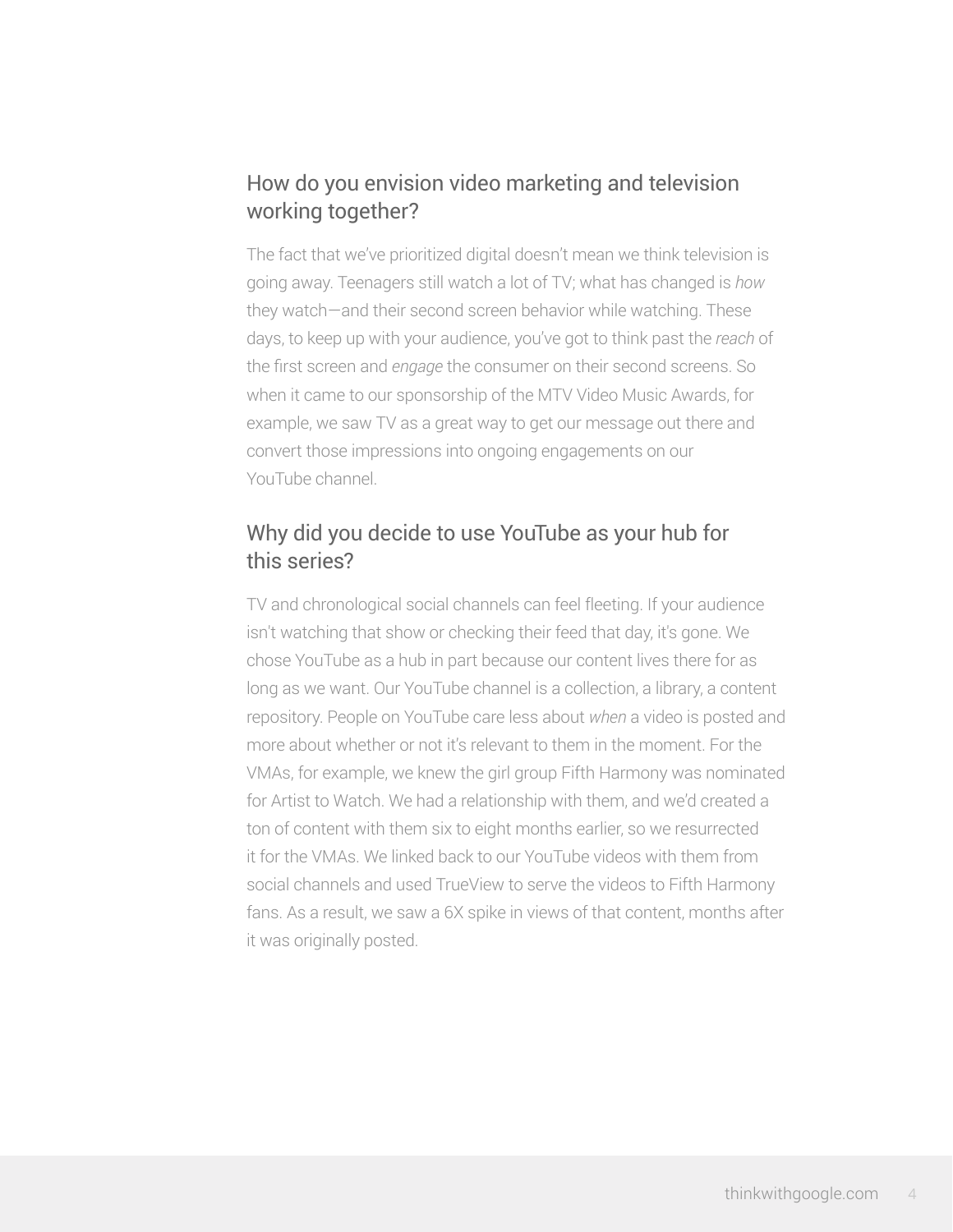## A lot of brands struggle to create video content quickly. How have you set up your organization for speedy content development?

Kacey: When we launched SEE THE REAL ME®, we did a quick audit to see where we needed to improve our process to be more nimble. We realized we had to find a way to accelerate our regulatory and legal review processes. So, we worked with our legal team to set up a system that categorized our content into high risk and low risk. We trained our team on what needs legal review (product or competitive claims, for example) and what doesn't (a tweet that says, "OMG! The view from the red carpet is glorious"). Those relevant, fun conversations that are important to our audience are really low risk for our brand. For the moments when we do need a fast review, we put a special legal team in place that has a direct line to our social team.

#### How do you determine what videos to create? And how do you strategically determine when to post each video?

We use a strategic framework that breaks content into three categories: "Hero," "Hub," and "Help." By categorizing content, we can decide what we're promoting when, and make sure we're accounting for every step in our customer's journey. "Hero" content is exactly what it sounds like: flagship or tentpole content. During the VMAs, our hero content was our video with YouTube creator Princess Lauren, which we ran as a 30-second spot on TV and as an extended version on YouTube. "Hub" content is our drumbeat. This encompasses our larger SEE THE REAL ME® series, which extends well beyond the VMAs. "Help" content sits at the bottom of the funnel, closest to the point of purchase. Help content should help answer the questions our audience is asking about our products. For the VMAs, for example, we created product demos with Princess Lauren in addition to her hero spots.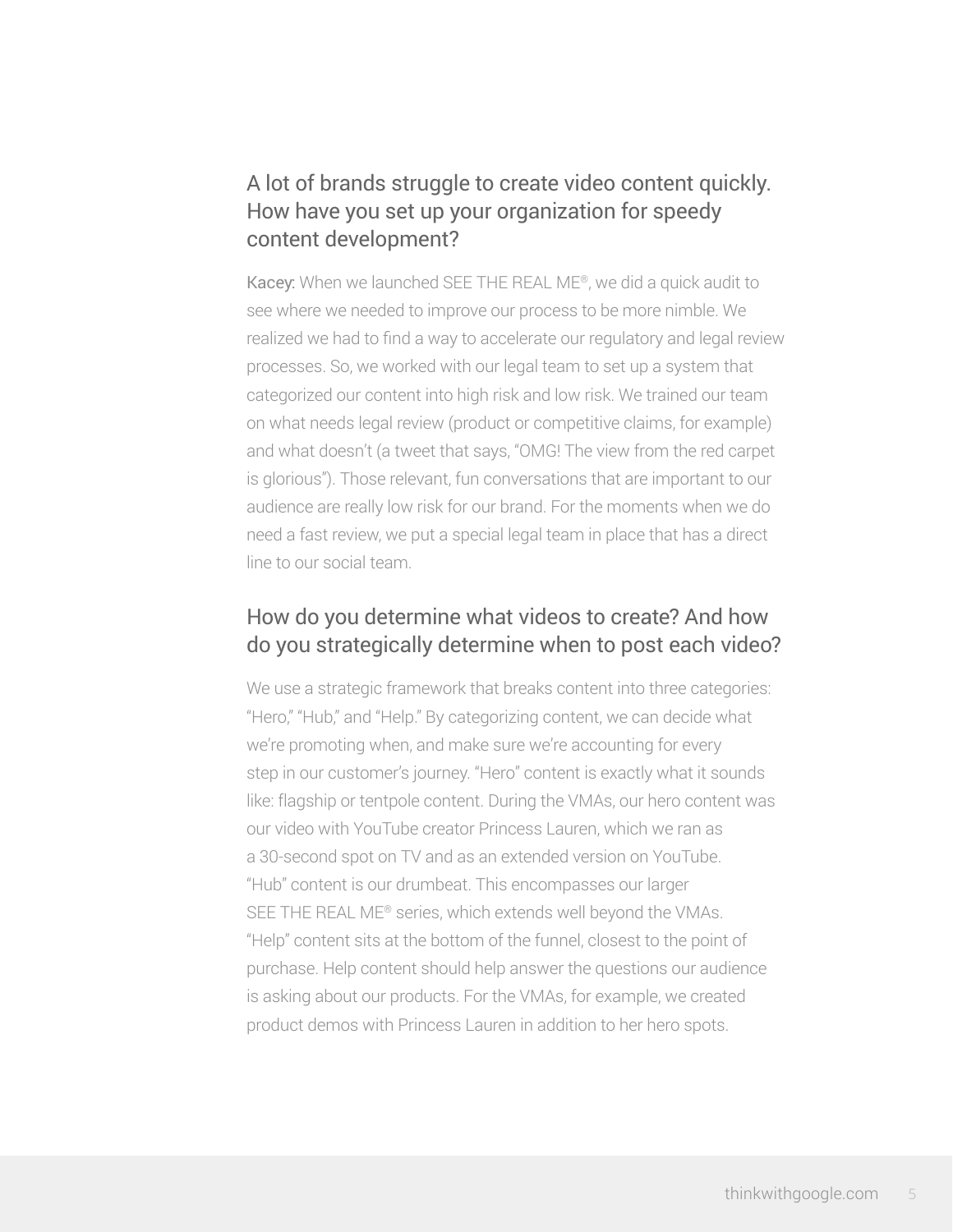Learn more about the Hub/Hero/Help model and how CLEAN & CLEAR® uses it:



## Does creating content in real time for live events add another dimension of complexity?

There's a fallacy out there that real-time marketing happens at the last minute. A lot of our content was at least partially created before the Video Music Awards ever began. Our creative team prepared content for different outcomes or situations that could occur during the event. They designed and wrote content that can be manipulated easily in the moment. That way, almost everything could be approved ahead of time, and all the team had to do to make it relevant was swap in a word here or a photo there.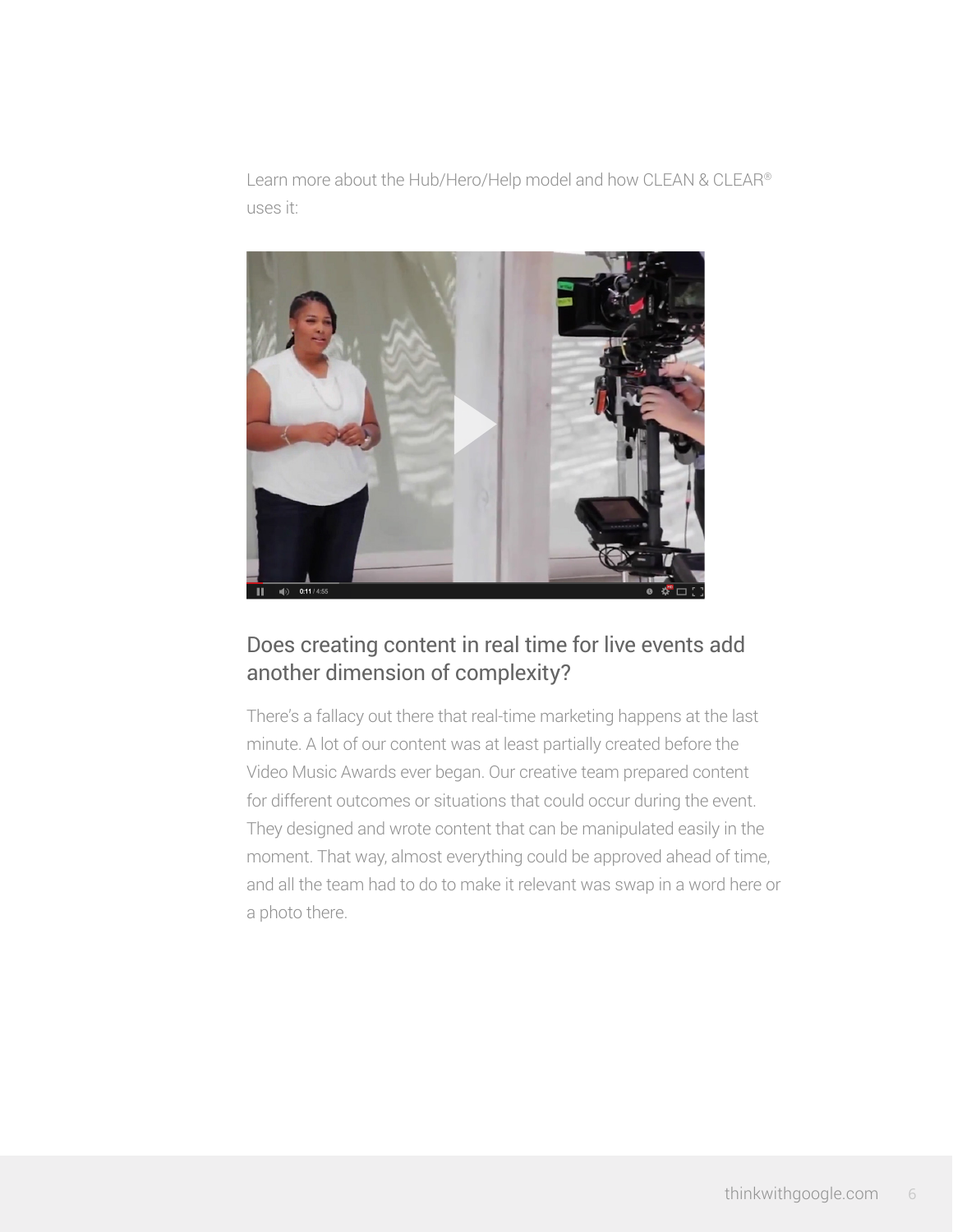See CLEAN & CLEAR®'s secrets for making better content faster in this video:



#### With SEE THE REAL ME®, you went from one-way communication to a two-way dialogue. Can you share more?

We map every piece of content we're planning on launching before, during, and after the event on what we call our "Conversation Calendar." We don't just say "content calendar" because that implies that we're publishing only the content. For us, content isn't "we post; you respond." We stick around to have an authentic, ongoing, two-way dialogue with our fans. It makes the teen girls we're speaking to feel heard, which is a big part of SEE THE REAL ME®.

To prepare for that audience interaction, we carefully train every community manager (CM) who works with us. We figure out as a team what the message should be in the various situations they'll encounter, and then we train our CMs to adjust that generic messaging so that we sound personal, never forced or canned.